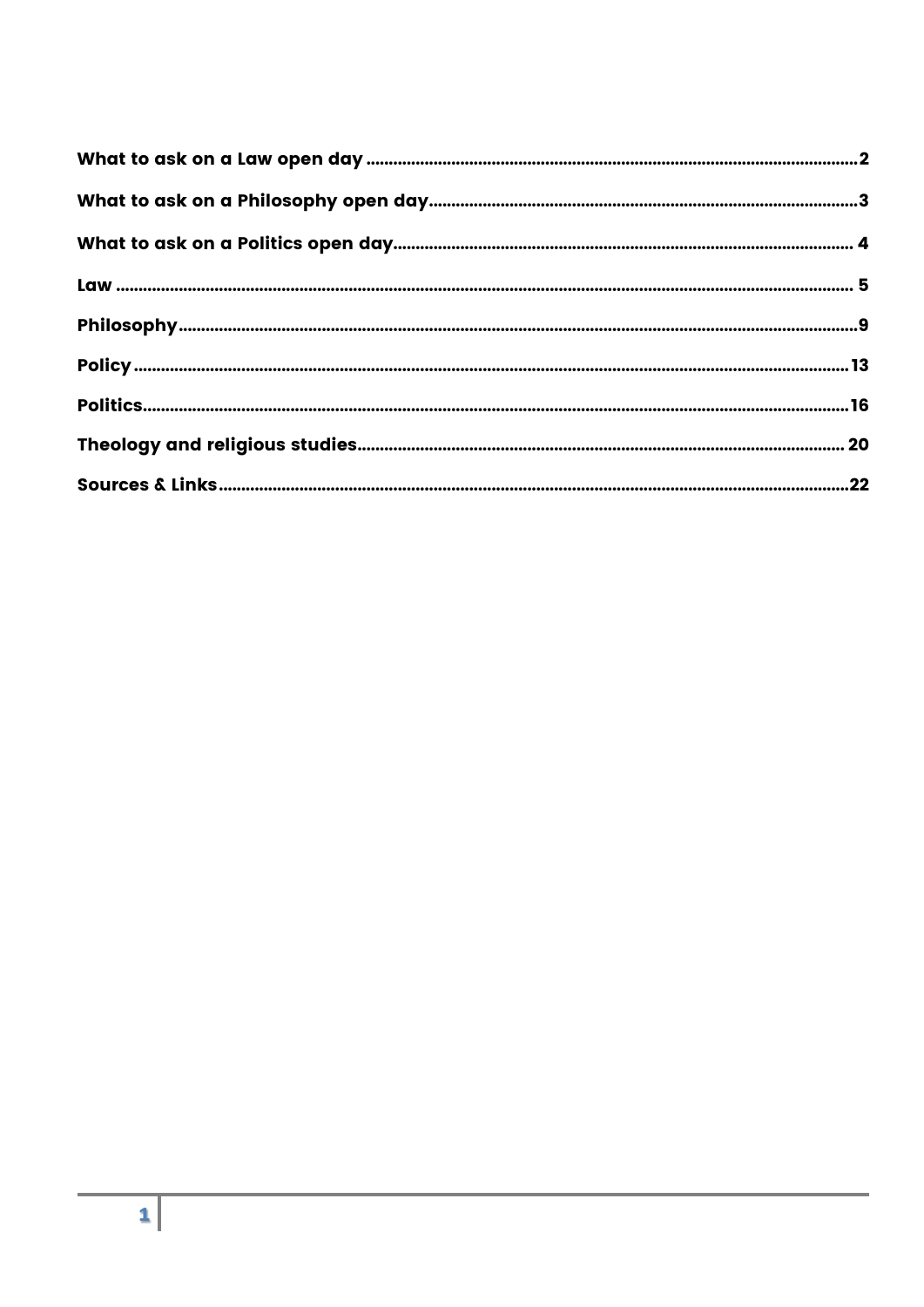Thinking of studying law at uni? Want to know what questions you should be asking at your open day? Print out this list before you arrive to keep as a handy reminder…

# **About your course**

- Are many of my lecturers also lawyers or barristers?
- Do I need to take particular modules if I want to become a solicitor or a barrister?
- Can I put the skills I learn into practice? Will I get to take part in law clinics or moot courts during my course?
- How is the course taught in lectures, seminars or smaller groups?
- Is it an accredited course?

# **Facilities and equipment**

- What books do I need to buy?
- Are resources / case law all available online?
- How much reading is there per week?

# **Placements and work experience**

- Are there any law trips (to court for instance)?
- Do I need to arrange work experience during this course?
- What are my chances of securing a training contract straight from this course?

#### **Assessments**

- What is the split between exams / coursework / group projects / presentations?
- Are there any practical assessments? A moot court or clinical practice assessment?
- Do I need to complete a dissertation or research-based project?

#### **Law graduate prospects**

- How can I better my chances of getting a training contract at the end of this course?
- How many graduates on my course have gone on to careers in law?
- Does the university have contacts with law firms that I could use?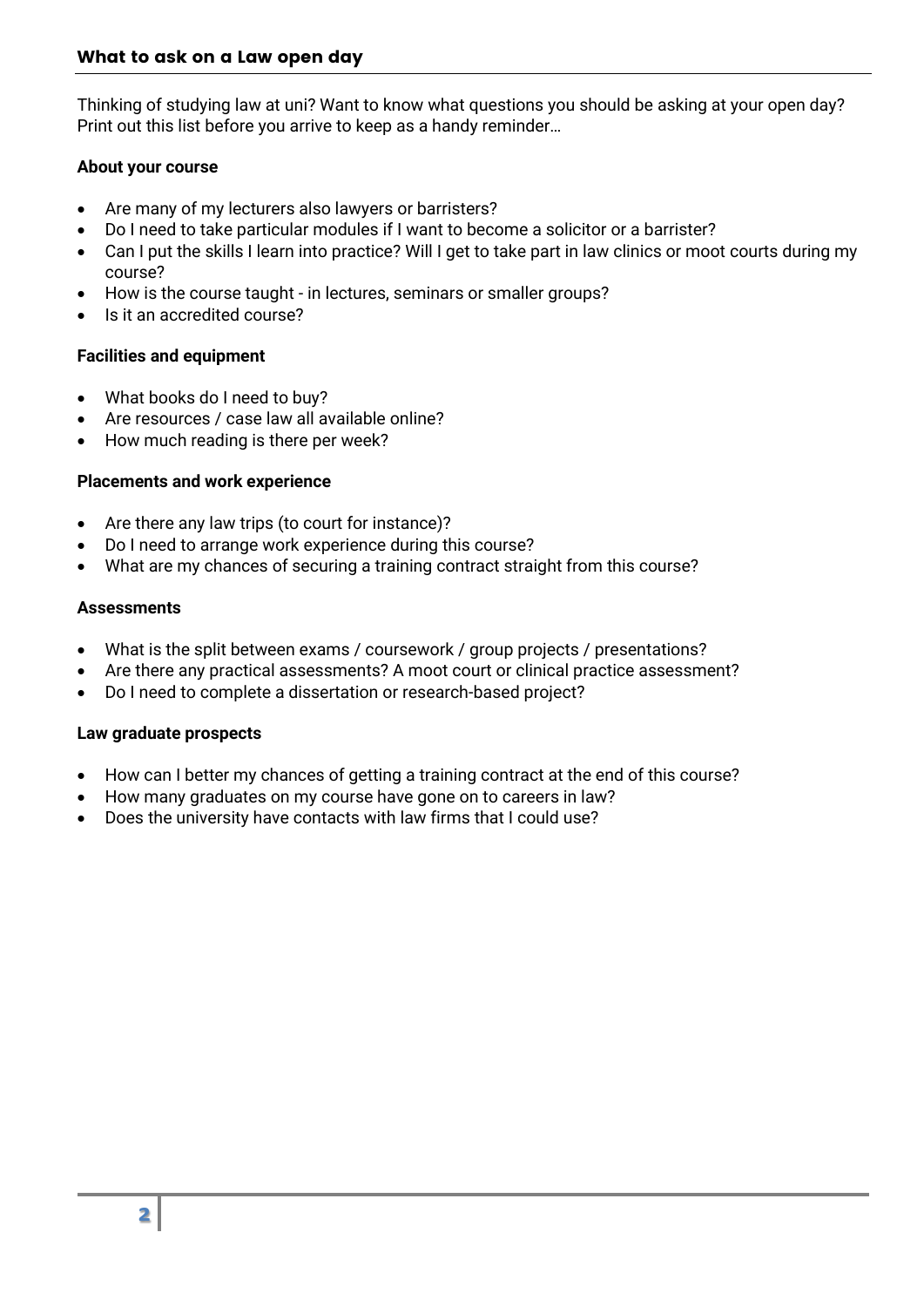If you've got a penchant for philosophy don't head to a university open day without printing out these must-ask questions…

# **About the course**

- How much reading is there each week?
- How many contact hours / lectures are there per week?
- Am I taught research methods?
- How many of my lecturers are still publishing research?
- Do I specialise in a particular period or area, or is it a broad syllabus?

# **Books and facilities**

- What books are necessary for me to buy?
- Do I need to read anything before I start the course?
- Are there enough books for all history students to access easily?
- Can my reading material be found online?

# **Field trips and placements**

- Are there any field trips?
- Can I do a placement year? ERASMUS?
- Will companies take on interns from this course?
- Can I take modules in other subjects?

# **Assessments**

- What is the split between exams / coursework / group work?
- Will I have to do presentations during the course?
- Do I need to complete a dissertation or research-based project?

# **Prospects**

- Can I move on to a related PhD or Masters after my course? Is there funding for me to do this?
- How could I make the most out this course and get a job at the end of it?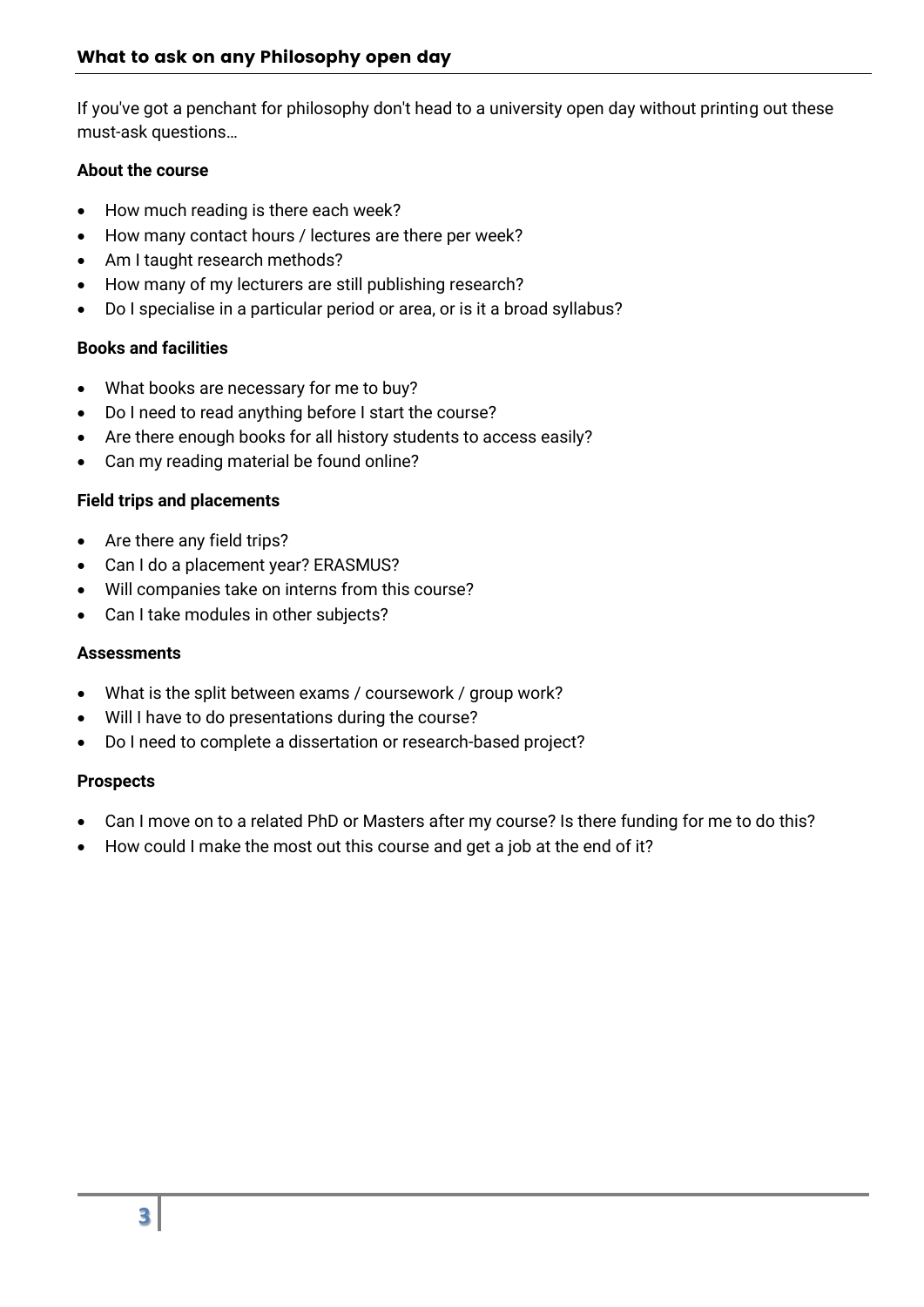Thinking of studying for a degree in politics? Here are some questions you could ask tutors and students when you're at a university open day.

# **About the course**

- What ranges of modules are available to me?
- Can I pick modules outside of my subject?
- What skills will I learn on this course? E.g. research methods, referencing, drawing graphs…
- Are there any guest lecturers or speakers who come to the university?
- Do I need maths or statistics?

# **Equipment and facilities**

- What books are necessary for me to buy?
- How much reading is there each week?
- Are resources and reading material available to use online?
- Do I need to read anything before I start the course?
- Work experience and field trips

# **Are there any field trips?**

- Where will they be  $-$  is there a choice?
- How much does a field trip cost and will I have help with this?
- What assignments are set during a field trip, and do these count towards my degree mark?
- Do I have to organise placements or work experience during my summer breaks from university? Will I have help from the uni to do this?

# **Assessments**

- What is the split between exams / coursework / group projects?
- Do I need to do a presentation on this course?
- Do I need to complete a dissertation or research-based project?
- How do I decide on a dissertation subject?
- Can I move on to a related Masters or PhD after I finish my course? Is there funding for me to do this?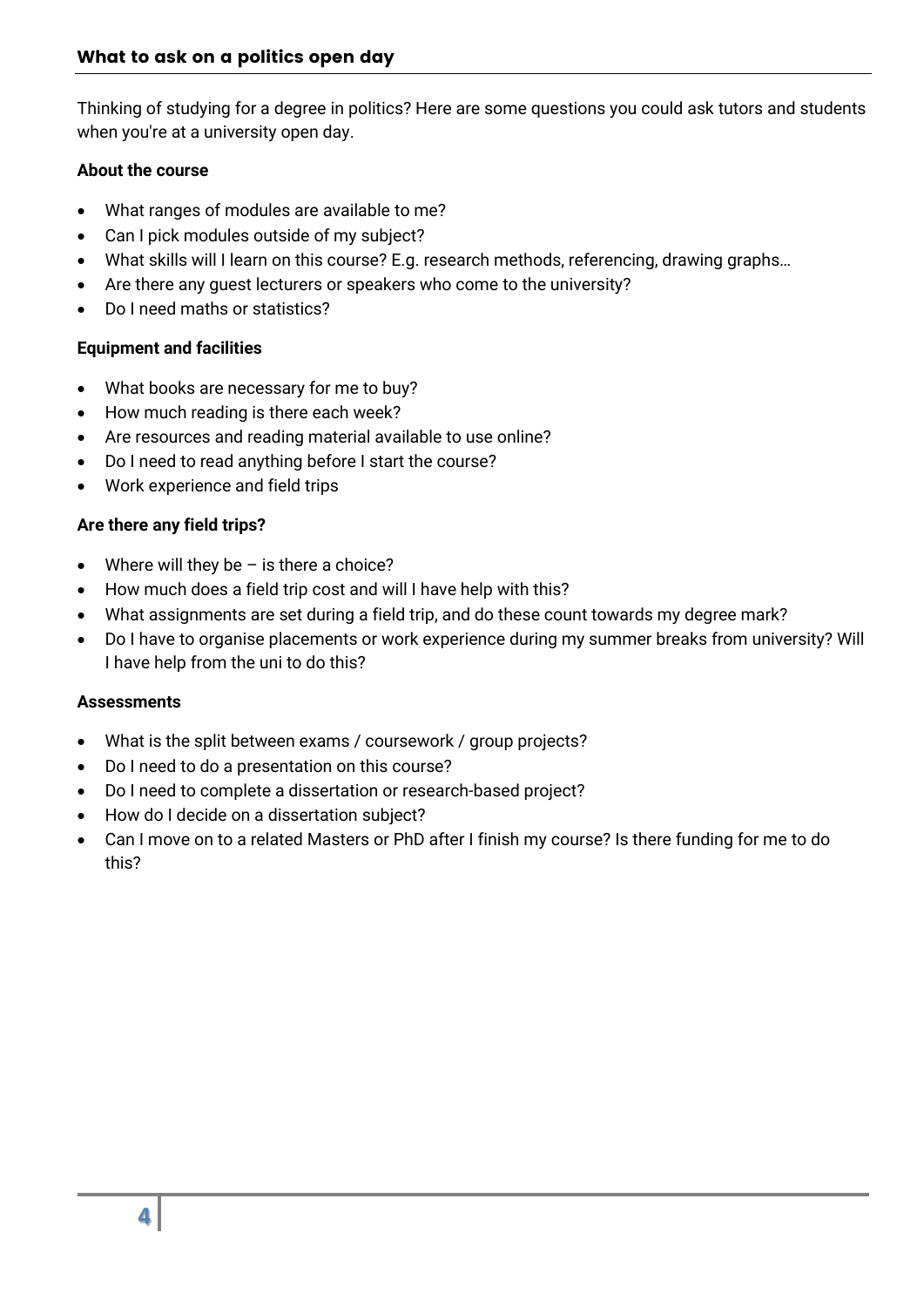# **Law**

A law degree combines the academic study of legal theory with applying law to real life scenarios. You'll learn about criminal law, public law and company law as well as legal issues relating to topics such as property, the environment and human rights. The course equips you with the core knowledge and skills needed to go on to study to become a solicitor or barrister but is equally useful for any career where thinking logically and communicating clearly are important.

- EXAMS
- VOCATIONAL
- PRACTICAL PLACEMENTS
- LOTS OF READING
- COMMUNICATION SKILLS
- PROBLEM-BASED LEARNING
- THEORETICAL AND CONCEPTUAL
- LLB
- INDEPENDENT STUDY

# Example course modules

- Legal systems and method
- Criminal Law
- Race, media and crime
- Law of torts
- EU Law
- Contract Law
- Introduction to jurisprudence
- Medical Law and ethics
- Criminal justice
- Tax law

# Teaching hours / week

The time you'll spend in lectures and seminars each week will vary from university to university, so use this as a guide.



# League tables for this subject

The [Guardian](https://www.theguardian.com/education/ng-interactive/2017/may/16/university-league-tables-2018) The Complete [University](http://www.thecompleteuniversityguide.co.uk/league-tables/rankings?s=Architecture) Guide The [Times](https://www.thetimes.co.uk/article/top-by-subject-mgbnm672r)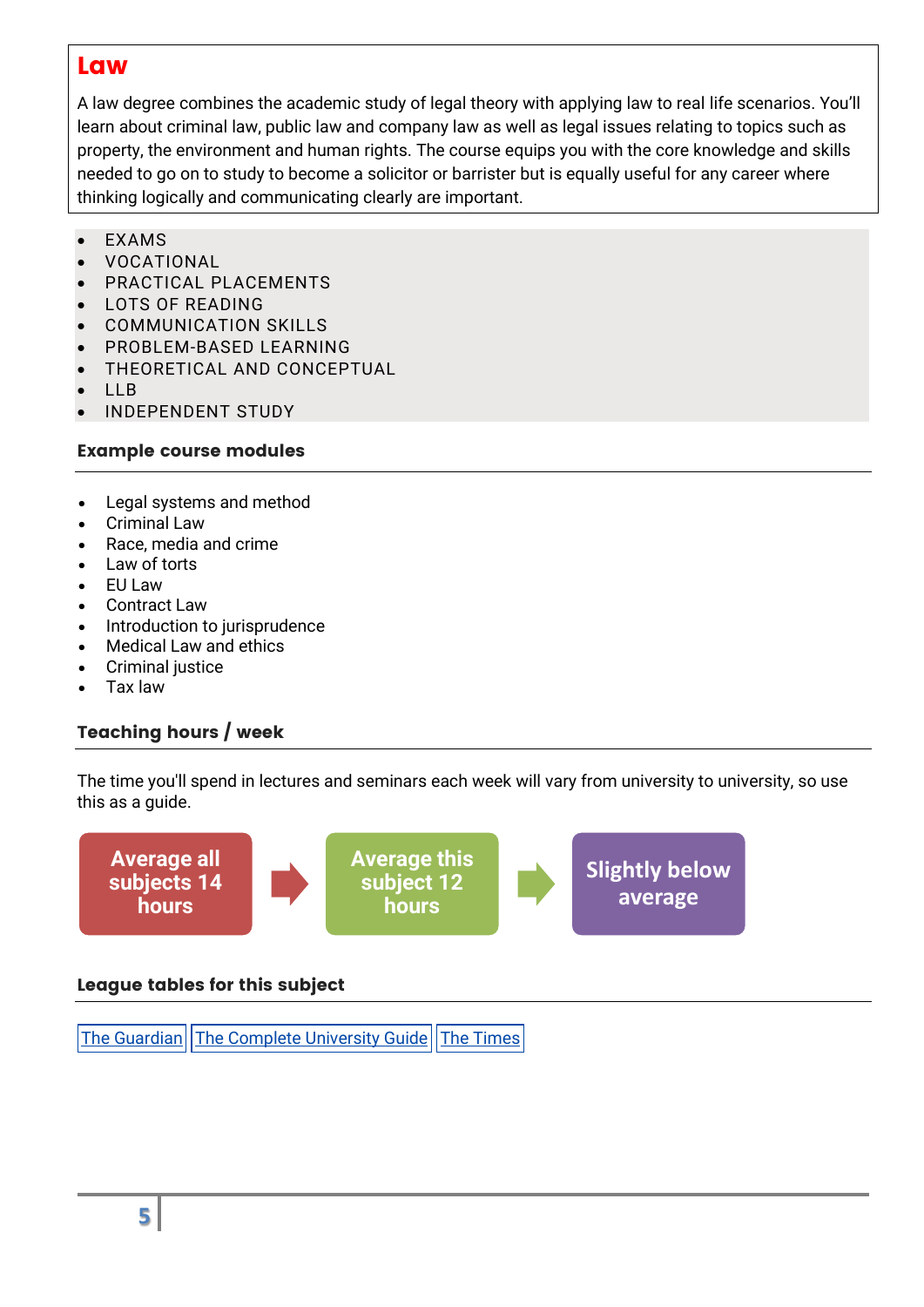#### What students say about law

My course covers a wide range of areas, including criminal law, contract law and property law. My course looks at the content of these areas of the law, how they apply in real life cases and hypothetical situations, evaluate the law, and decide how we feel the law should alter to meet different social ways and needs (and the recommendations already put forward for this). These different aspects make the course extremely challenging, but it is an interesting challenge that can be overcome.

#### *1st year, University of Surrey*

Law students don't have an awful lot of contact hours, anything between eight to 12 hours including seminars. There is, however, a lot of reading to be completed outside of teaching hours and commitment is needed to do well. The first year of my course has a varied syllabus including tort, contract, justice equality and society, public law and the English legal system. It really gives you a great foundation to start your law degree. Tort challenges opinions and contract helps to develop problem solving skills, whilst public law focuses on the role of law in politics and the basis of our constitution.

#### *1st year, University of Sussex*

Studying law means having to devote quite a lot of time to your work. On my course, there are 10 hours of teaching time each week and a lot of content to get through, so during free time it's essential to catch up with seminar work and lectures. However, even with the research that is required, law is an extremely interesting course to take - you are constantly learning about new areas and it's amazing how it applies, more than you think, to real life. There are five modules in the first year and there are different ways in which they're assessed, for example one might be 100% coursework, or 100% exam, or 50% of each. You even get the chance to do an oral presentation called a moot, which I particularly enjoyed as it gives you the chance to showcase how you would argue a legal point.

#### *1st year, Nottingham Trent University*

# A-levels (or equivalent) usually required

No Specific Requirements

# **Useful to have**

- history
- English

# Application checklist

Here's a guide to what to expect from the application process - also check individual university entry requirements, as these may differ.

- January application
- Personal statement
- Entry Test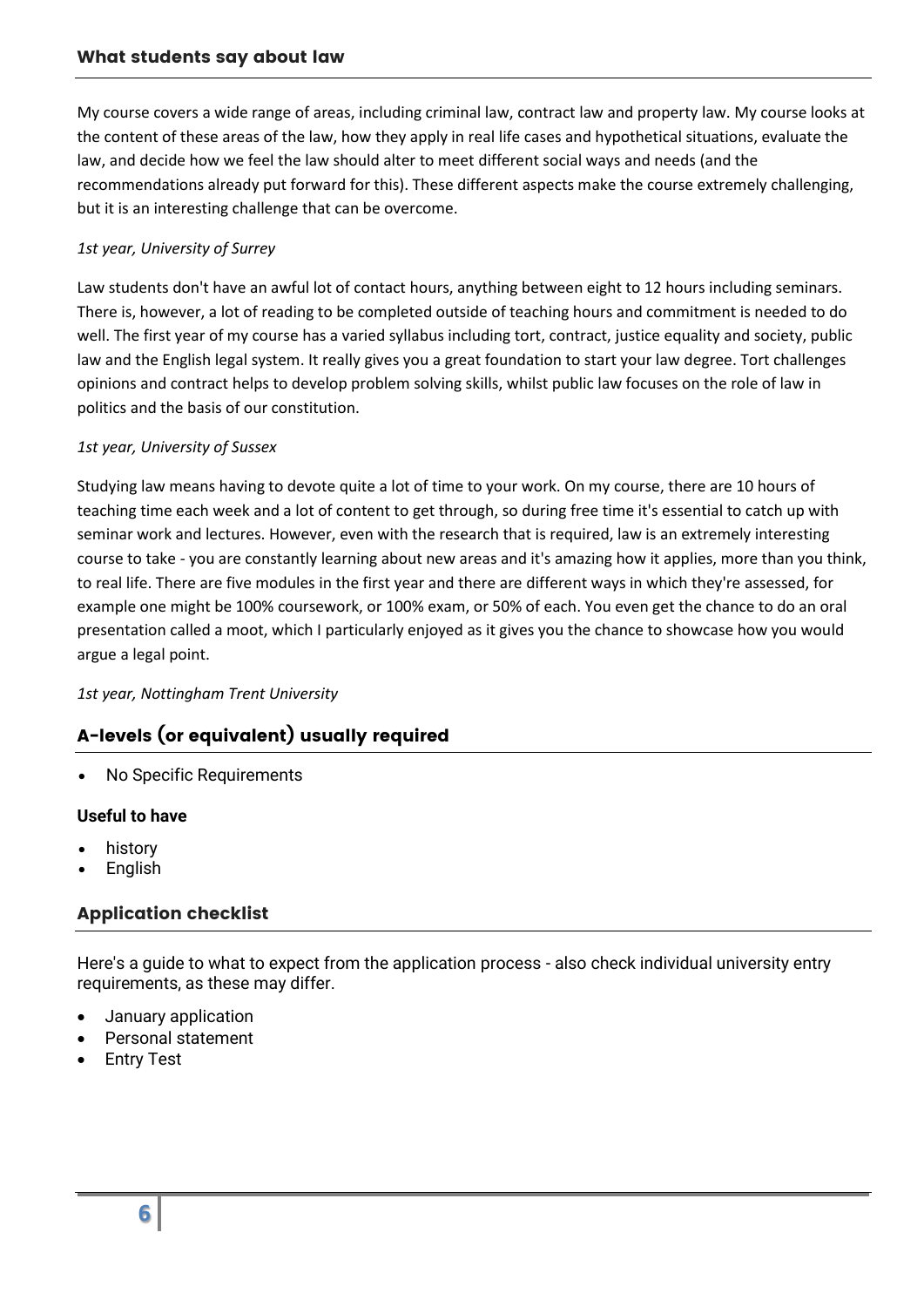**In Sept 2019, 37 BHASVIC students went onto study Law-related degrees at 23 different universities.**

Law remains year on year one of our top ten subjects for University study.

Entry to most Universities can be through studying Law A level or Applied Law BTEC.



# Top Universities for Law - Complete University Guide 2020

- **Cambridge, Glasgow, Oxford, LSE, Aberdeen**
- **Durham, Edinburgh, Leeds, Kent**  all very high student satisfaction scores
- **York, Queens, Lancaster, Reading**  all with top graduate prospects

# Examples of degrees and combined degrees for BHASVIC student's 2019 entry

- Criminology with Law
- Law
- Law (Bachelor of Laws)
- Law with International Legal Studies
- Law with Business
- Law with Criminology
- Criminology and Law
- Common Law/History

# Career prospects

Law graduates tend to go into the legal industry, and they usually take similar routes. Jobs are competitive – often very competitive - but starting salaries are good and high fliers can earn serious money. Be aware though - some careers, especially as barristers, can take a while to get into. If you want to qualify to practice law, you need to take a professional qualification and many law graduates then go on to law school. If you want to go into work, then a lot of law graduates take trainee or paralegal roles and some do leave the law altogether, often for jobs in management, finance and the police force. A small proportion – about one in 17 last year– of law graduates also move into another field for further study. Psychology, business and social studies are all popular for these career changers, so if you do take a law degree and decide it's not for you, there are options.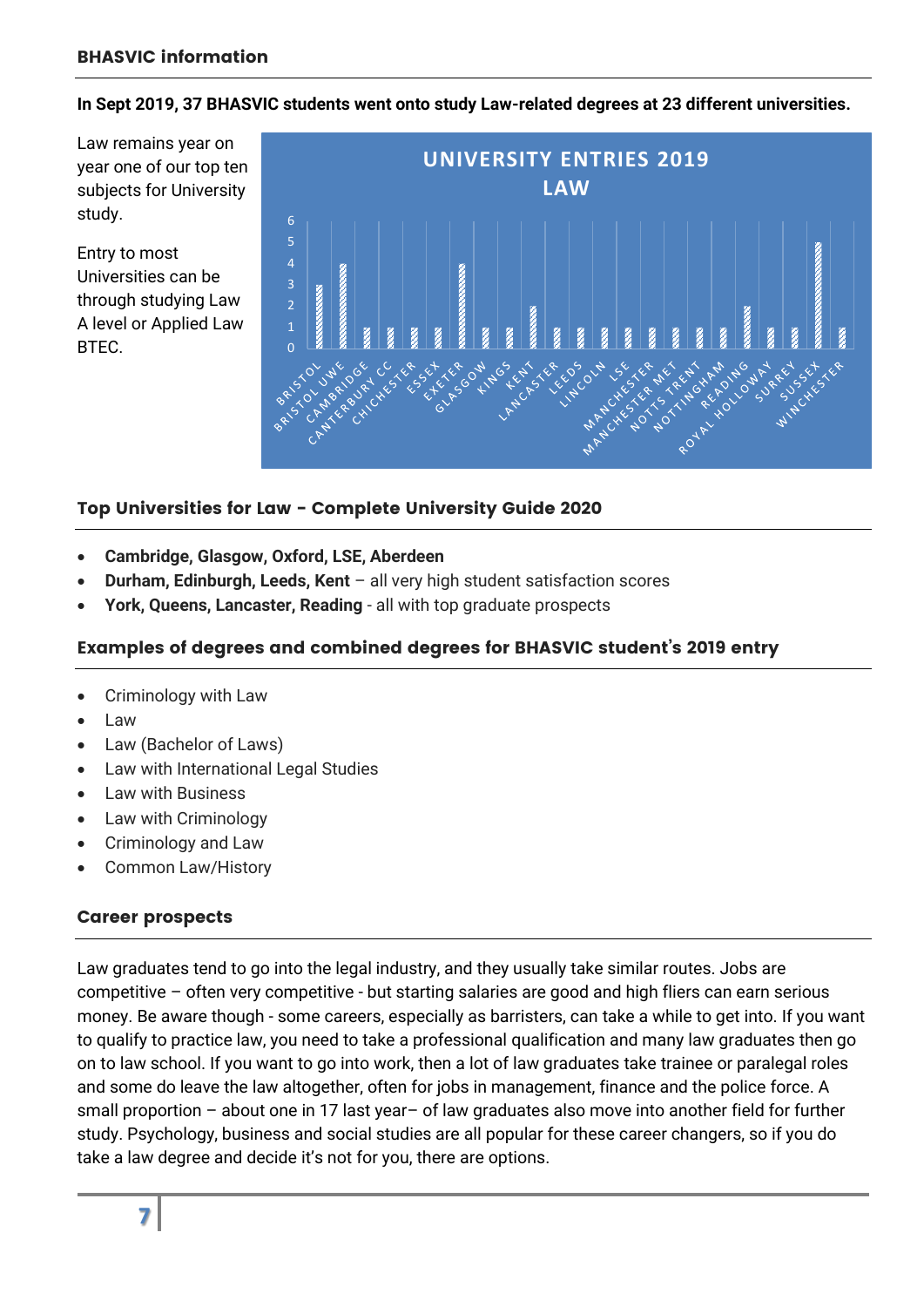Research, communication and analytical skills, critical thinking, exploring a variety of perspectives, writing and presentation skills, teamwork, leadership, time management.

# Jobs where this degree is useful

- Paralegal
- **Solicitor**
- Barrister

#### **Other real-life job examples**

- Chartered accountant
- Conveyancer
- Patent attorney

# What employers like about this subject

A very popular degree, law provides students with a range of useful skills. Specialist subject skills include knowledge of the legal system under study; how to apply, assess and critique law; how to interview and how to use legal databases and legal theories. Law students also develop a range of sought-after transferable skills including effective communication, teamwork and research skills and the ability to think critically. Graduates are in demand, not just in the law industry itself, but from employers in accountancy, recruitment, government bodies, hospitals, insurance, banking and universities.

# **Local Market Information - Civil Service Fast Stream**

**If you enjoy a challenge, want to make a difference and are eager to take on responsibility, consider joining the Civil Service Fast Stream.** The Civil Service Fast Stream is an accelerated leadership development programme that provides talented graduates from a range of backgrounds with the experience, skills and knowledge needed to become senior leaders within the Civil Service. You'll gain a variety of experience through different placements or postings in government departments and agencies. may work in roles involving direct contact with the public.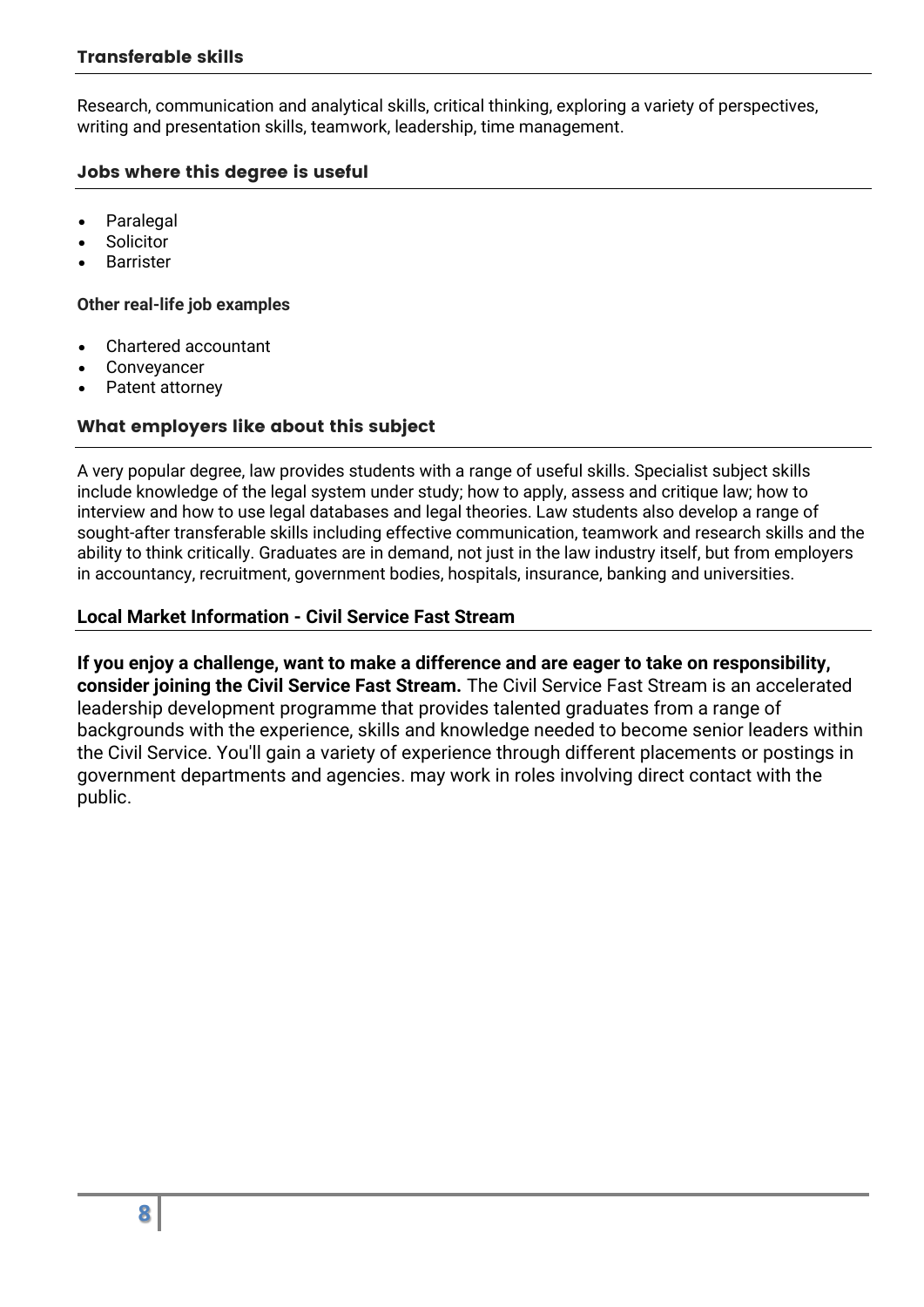# Philosophy

A philosophy degree involves studying the ideas of great thinkers, examining their arguments and voicing your own opinions - and it could be a good fit if you're the sort of person who continually questions things and likes an intellectual challenge. Topics include ethics (the nature of right and wrong), metaphysics (the relationship between appearance and reality) and the mind (thought and feelings). You'll find philosophy graduates in a wide range of industries and job sectors.

- LOTS OF READING
- COMMUNICATION SKILLS
- **BA**
- THEORETICAL AND CONCEPTUAL
- INDEPENDENT STUDY
- POLITICS
- RESEARCH-INTENSIVE
- ESSAY-WRITING
- ETHICS
- RELIGION
- LOGIC

# Example course modules

- **Metaphysics**
- Realism and normativity
- Philosophical problems
- Great books
- Classic readings in philosophy
- Social and political theory
- Engaging with the humanities
- Acting: text and character
- Philosophy of film and literature

# Teaching hours / week

The time you'll spend in lectures and seminars each week will vary from university to university, so use this as a guide.



# League tables for this subject

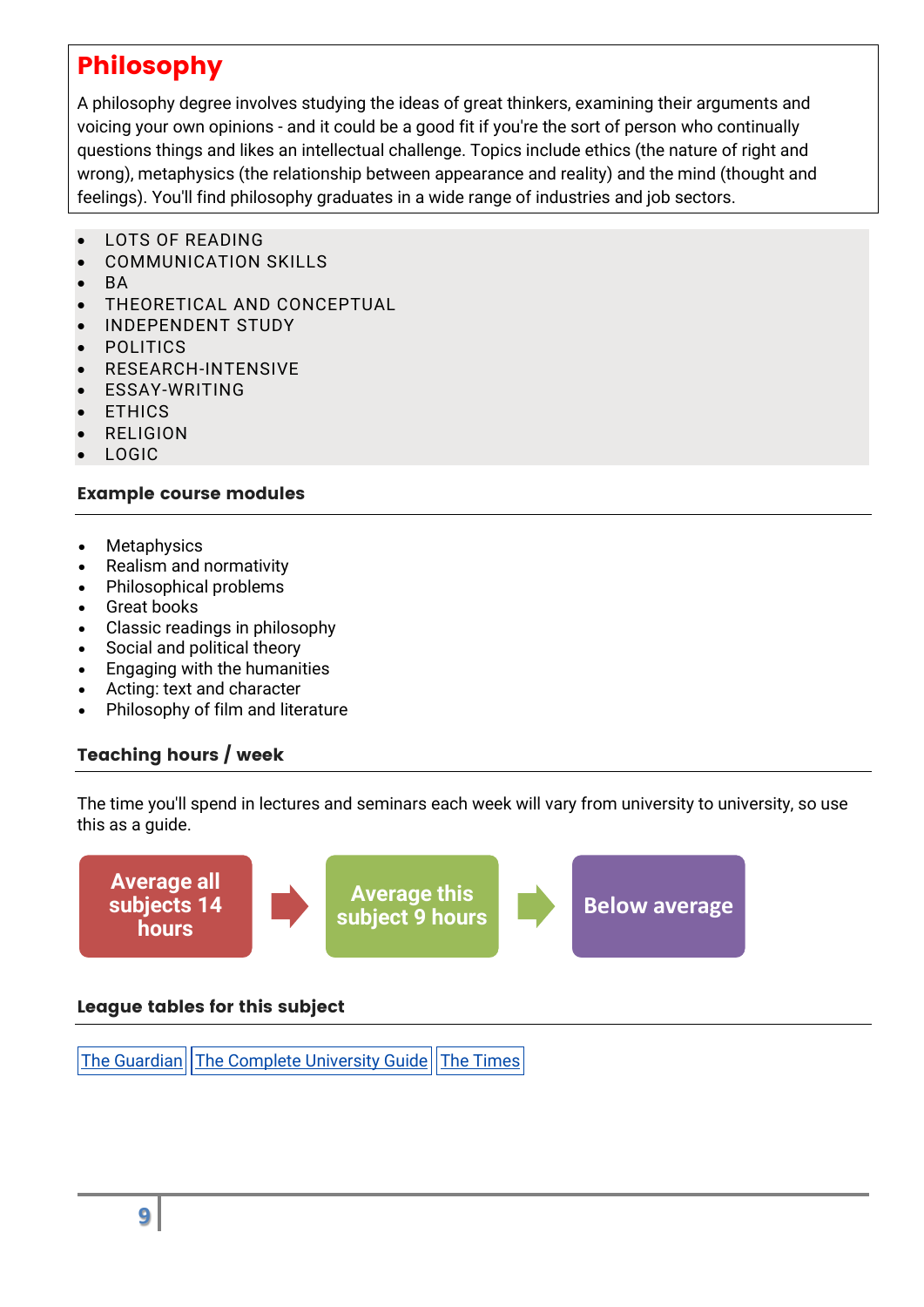I study philosophy and I have six hours of lectures a week and six hours of tutorials every other week. In my first year my course covered a range of topics, from ethics to knowledge to logic.

#### *1st year, Durham University*

I have 6 hours of lectures and 6 hours of seminars every week. Philosophy involves, as you may expect, disciplined thought on a range of philosophical issues, and interrogates possible answers questions such as "how should we live?", "what is perception?" and "what exists?". What surprised me was how much of the course is focussed on HOW to do philosophy, such as logic, and how to produce good arguments. This was actually thoroughly enjoyable and enlightening. My course is very challenging, but if (as is often the case on my course) you genuinely enjoy the work then you will not struggle. Most of the work, I thought, was mind-based. If you spend spare time thinking through arguments and puzzling about the world, you're 50% of the way there! What is required extra is reading and research, which you are free to choose for yourself although there is a lot of guidance if you want it. We are assessed through essays and exams. As a Philosopher course-specific facilities aren't important, but Hallward Library is more than sufficient and it's easy to find books not named in guidance which are absolutely fascinating and relevant.

# *1st year, University of Nottingham*

# A-levels (or equivalent) usually required

No Specific Requirements

# **Useful to have**

- Religious studies
- Classical civilisation
- Philosophy

# Application checklist

Here's a guide to what to expect from the application process - also check individual university entry requirements, as these may differ.

- January application
- Personal statement

# BHASVIC information

# **In Sept 2019, 19 BHASVIC students went onto study Philosophy-related degrees at 13 different universities**

Philosophy is often combined with other studies at degree level resulting in a broad, interesting area of study.

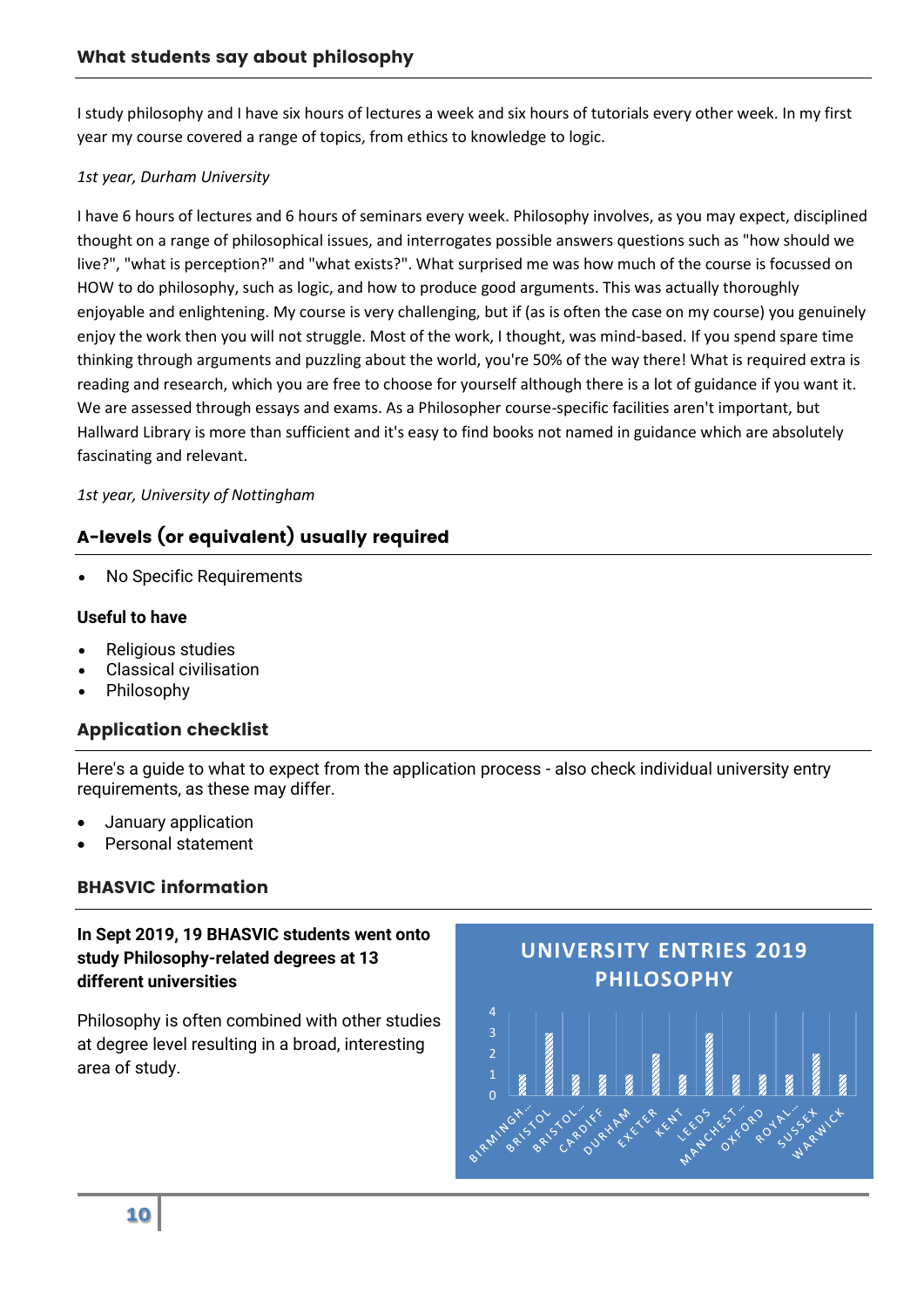# Top 10 Universities for Philosophy - Complete University Guide 2020

- **Oxford, Cambridge, St Andrews, LSE, UCL, Durham**
- **Lancaster, York, Essex, Kent**  all very high student satisfaction scores
- **Birmingham, Sussex, Sheffield**  all with top graduate prospects

# Examples of degrees and combined degrees for BHASVIC student's 2019 entry

- Mathematics and Philosophy
- English and Philosophy
- Philosophy
- Ancient History and Philosophy
- Philosophy and Management
- Economics and Philosophy
- Economics/Philosophy
- Philosophy, Politics and Economics
- Philosophy, Politics and Economics (PPE)
- Politics, Philosophy and Economics
- Liberal Arts
- Liberal Arts with Study Abroad

# Career prospects

Although there aren't a lot of jobs around for professional philosophers, philosophy degrees are an increasingly popular option, with more than 2,300 students graduating in a philosophy-related subject in 2012. Nearly a quarter of philosophy graduates take a postgraduate qualification, and it's a relatively common subject at both Masters and doctorate level – so if you think academic life might be for you, think ahead about how you might fund further study. For those who go into work, philosophy grads tend to go into education, management, marketing, community work, human resources and the finance industry, while a few even went into IT, where their logical training can be very useful.

#### Transferable skills

Critical thinking, reasoning, mental agility, communication and an appreciation of other people's viewpoints, analyse arguments, develop creative solutions & write persuasively.

# Jobs where this degree is useful

- Marketing executive
- Arts administrator
- Information analyst

#### **Other real-life job examples**

- Paralegal
- Financial advisor
- Management information officer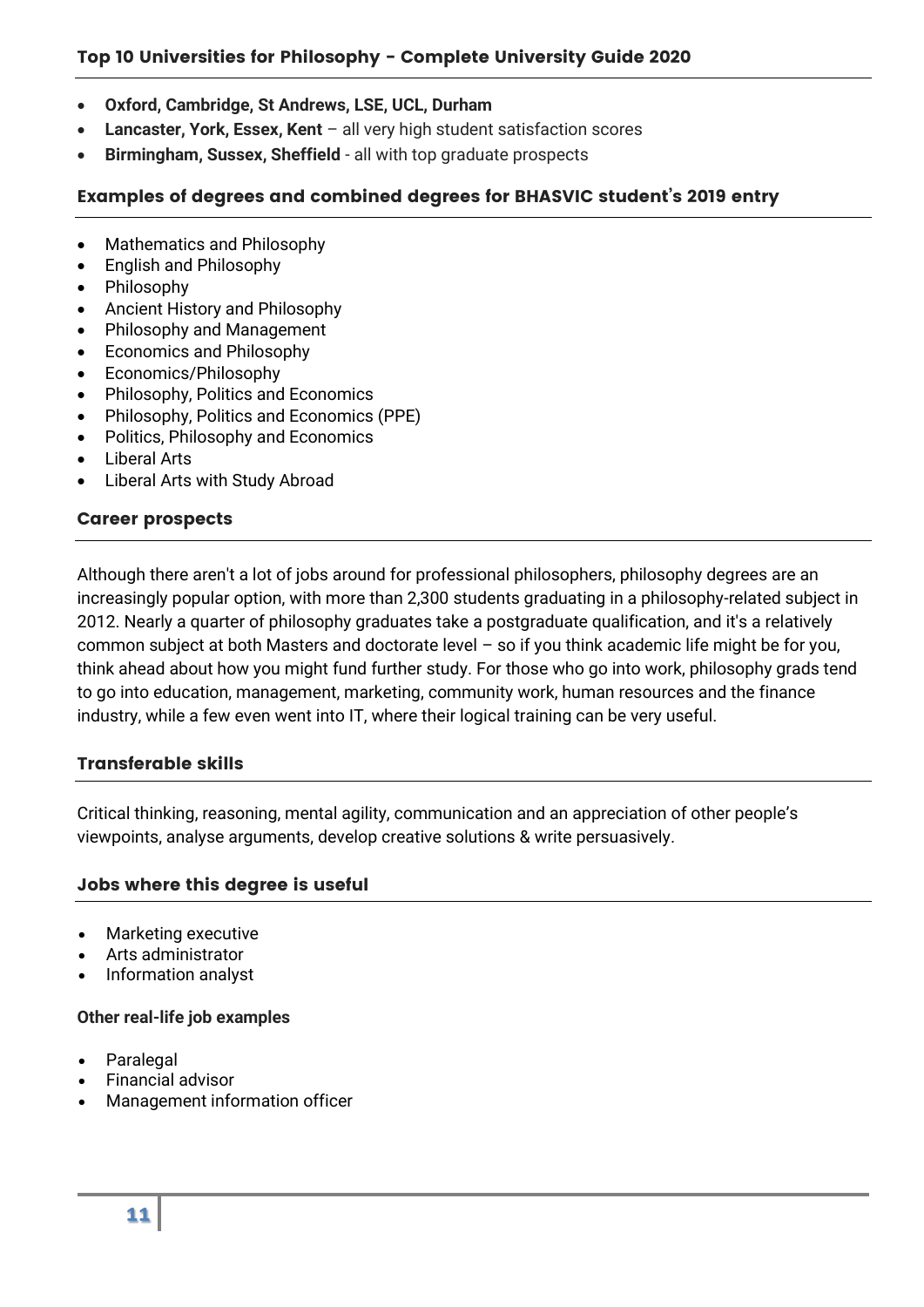A student who takes a philosophy degree will learn a range of subject-specific skills including metaphysics, which deals with appearance and reality; ethics, dealing with the nature of morality, and the philosophy of the nature of the mind. Transferable skills you can develop on a philosophy degree include excellent communication and negotiating skills, self-motivation and independent working and the ability to understand and articulate complex information. Philosophy graduates are flexible and found throughout the economy, particularly in universities, the social and welfare industries, hospitals, advertising and the finance industry (especially accountancy, audit, banking and consultancy).

# Local Market information - Civil Service Fast Stream

If you enjoy a challenge, want to make a difference and are eager to take on responsibility, consider joining the Civil Service Fast Stream. The Civil Service Fast Stream is an accelerated leadership development programme that provides talented graduates from a range of backgrounds with the experience, skills and knowledge needed to become senior leaders within the Civil Service. You'll gain a variety of experience through different placements or postings in government departments and agencies. may work in roles involving direct contact with the public.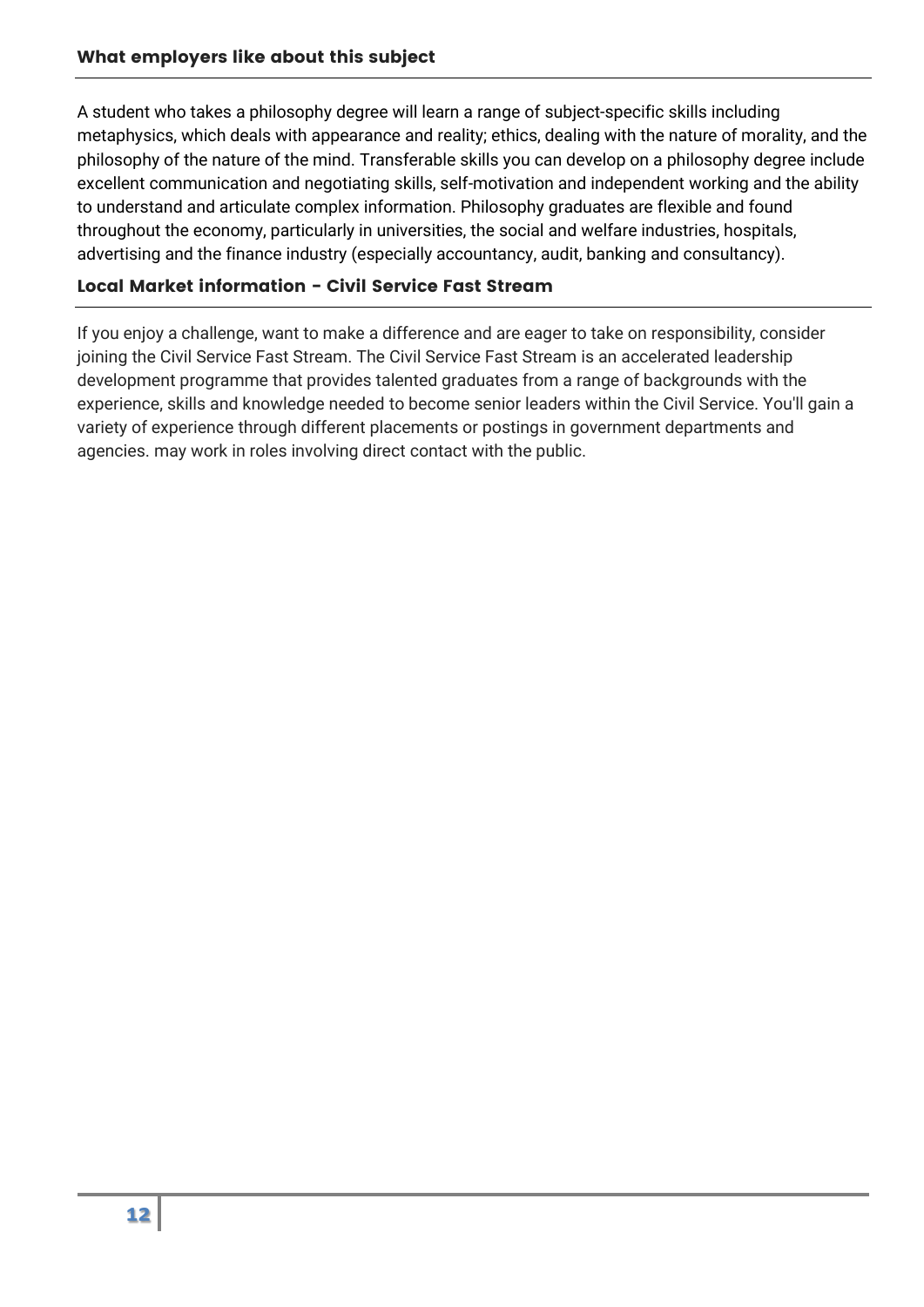# **Policy**

If you feel strongly about contemporary social issues such as crime, gender inequalities, immigration, poverty and management of the health service, a social policy degree could be for you. This type of course gives you the chance to combine subjects such as sociology, politics, psychology and history to understand how policy decisions are made. This degree is useful for areas such as local government and the civil service, social and policy research, health promotion, public relations, advice work, journalism and overseas development.

- **BSC**
- PRACTICAL PLACEMENTS
- COMMUNICATION SKILLS
- R A
- COURSEWORK-INTENSIVE
- POLITICS
- RESEARCH-INTENSIVE
- REPORT-WRITING
- PUBLIC SERVICE MANAGEMENT
- SOCIOLOGY

# Example course modules

- Social research methods
- Social policy and the welfare state: theoretical perspectives
- The policy process
- Contemporary social policy issues
- Challenges of social policy issues
- Challenges of European politics
- Comparative politics and policy
- Understanding families and family life
- Criminology in the professions
- Ideology into practice
- Social engagement

# Teaching hours / week

The time you'll spend in lectures and seminars each week will vary from university to university, so use this as a guide.



# League tables for this subject

The [Guardian](https://www.theguardian.com/education/ng-interactive/2017/may/16/university-league-tables-2018) The Complete [University](http://www.thecompleteuniversityguide.co.uk/league-tables/rankings?s=Architecture) Guide The [Times](https://www.thetimes.co.uk/article/top-by-subject-mgbnm672r)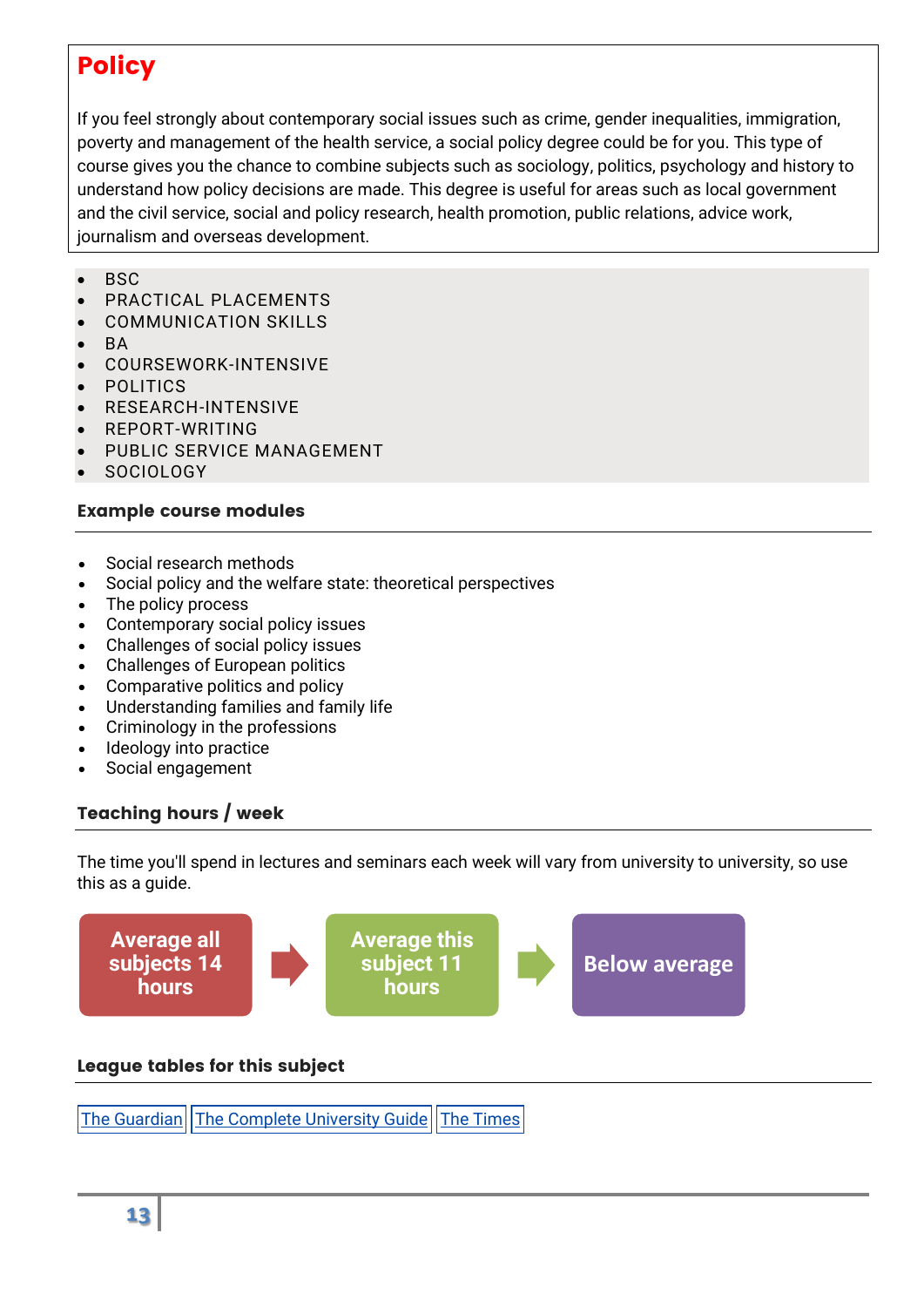I really enjoyed the content of my course. If you are interested in criminology/ criminal justice, then I would definitely suggest it. I usually had between 10-15 teaching hours a week, and usually had one day off a week. For each module there would usually be an essay at the end of each topic, and if you did some reading and had the relevant lecture notes available, these usually weren't too difficult. I was also required to do some presentations, but these were only infront of about 10 people in my seminar group, so they weren't too stressful.

#### *1st year, University of Portsmouth*

There are far less contact hours than I expected. For my first and second year I have only had eight hours' contact time a week - four hours of lectures and four hours of seminars. However, I do understand that they expect a large amount of individual study - at least 10 hours per module is expected each week! The content is interesting. First year may seem very basic as they have to bring everyone up to the same level. Types of assessment depend on the modules you take. Some are more coursework-based, others are more exam-based and you also get equal coursework/ exam-based modules. Picking what is best for you is the best way to do well in your studies!

# *2nd year, University of Kent*

# A-levels (or equivalent) usually required

No Specific Requirements

# **Useful to have**

- Sociology
- **Politics**

# Application checklist

- January application
- Personal statement

# Examples of degrees and combined degrees for BHASVIC student's 2019 entry

# Sociology and Anthropology

- Social Policy with Year Abroad
- Public Health
- Social Policy and Politics

# Career prospects

Just under 1,500 students graduated in social policy in 2012, which makes it one of the smaller social studies subjects. This is a popular subject at Masters level – over 1,000 Masters in social policy were awarded last year - and so a lot of the more sought-after jobs in management and research tend to go to social policy graduates with postgraduate degrees. For those who leave university after their first degree, then jobs in social care (especially community and youth work) and education, marketing and HR are popular – along with local government, although there are fewer of those jobs around than in the past.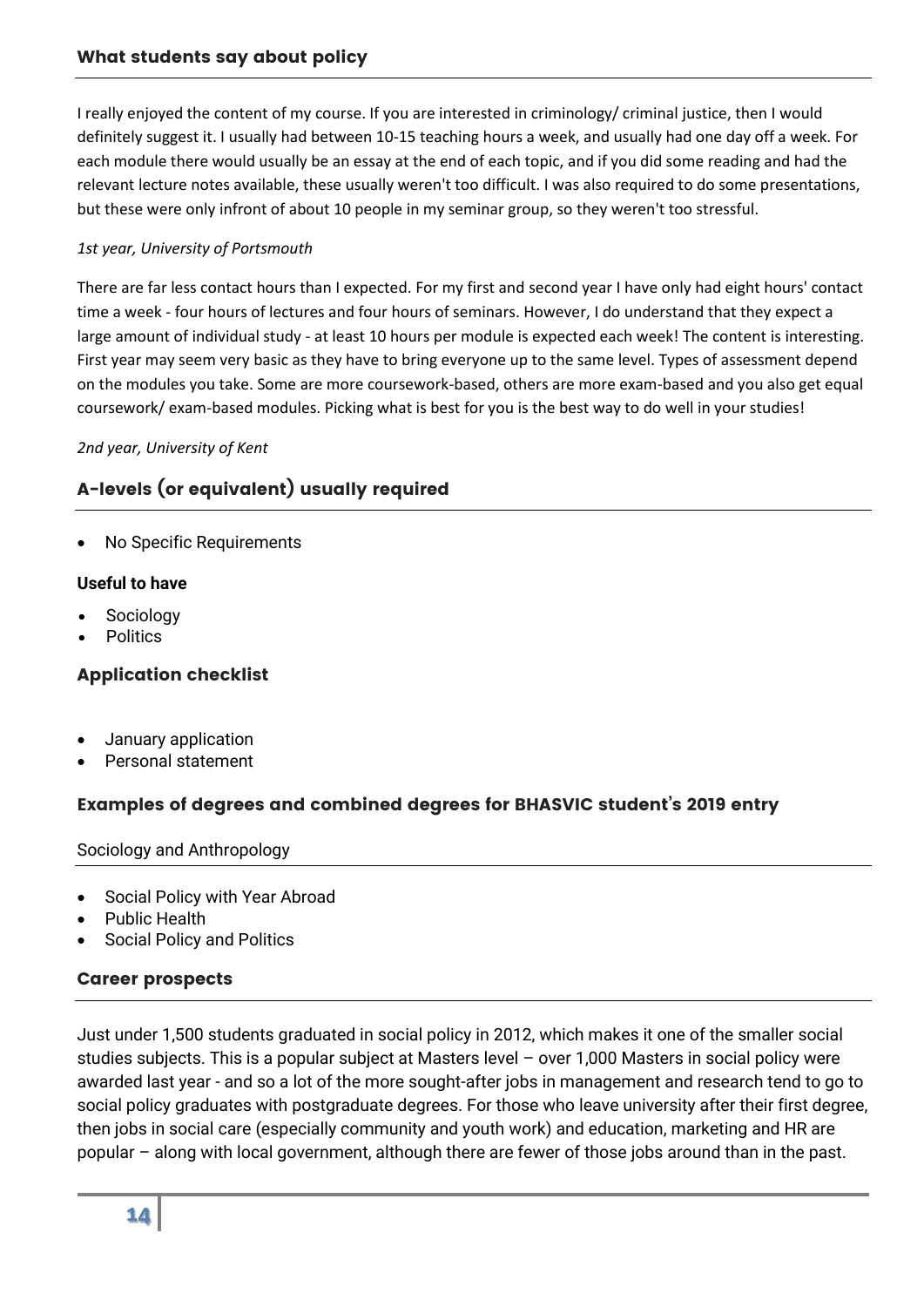Research, communication and analytical skills, critical thinking, exploring a variety of perspectives, writing and presentation skills, teamwork, leadership, time management.

# Jobs where this degree is useful

- Housing officer
- Education or learning support officer
- Social policy adviser

#### **Other real-life job examples**

- Paralegal
- Social Researcher
- Probation officer

# What employers like about this subject

A degree in social policy will help you to gain subject-specific skills including an understanding of social theory; how social issues and social policy influence one another, and society and skills in the generation, interpretation and evaluation of qualitative and quantitative data from social surveys and research. Transferable skills you can develop include communication, numeracy, problem-solving, IT and good time management. Social policy graduates find work across the economy, in industries including local and central government, lobbying and advocacy organisation, social care, hospitals, the probation service, schools, the law, and manufacturing.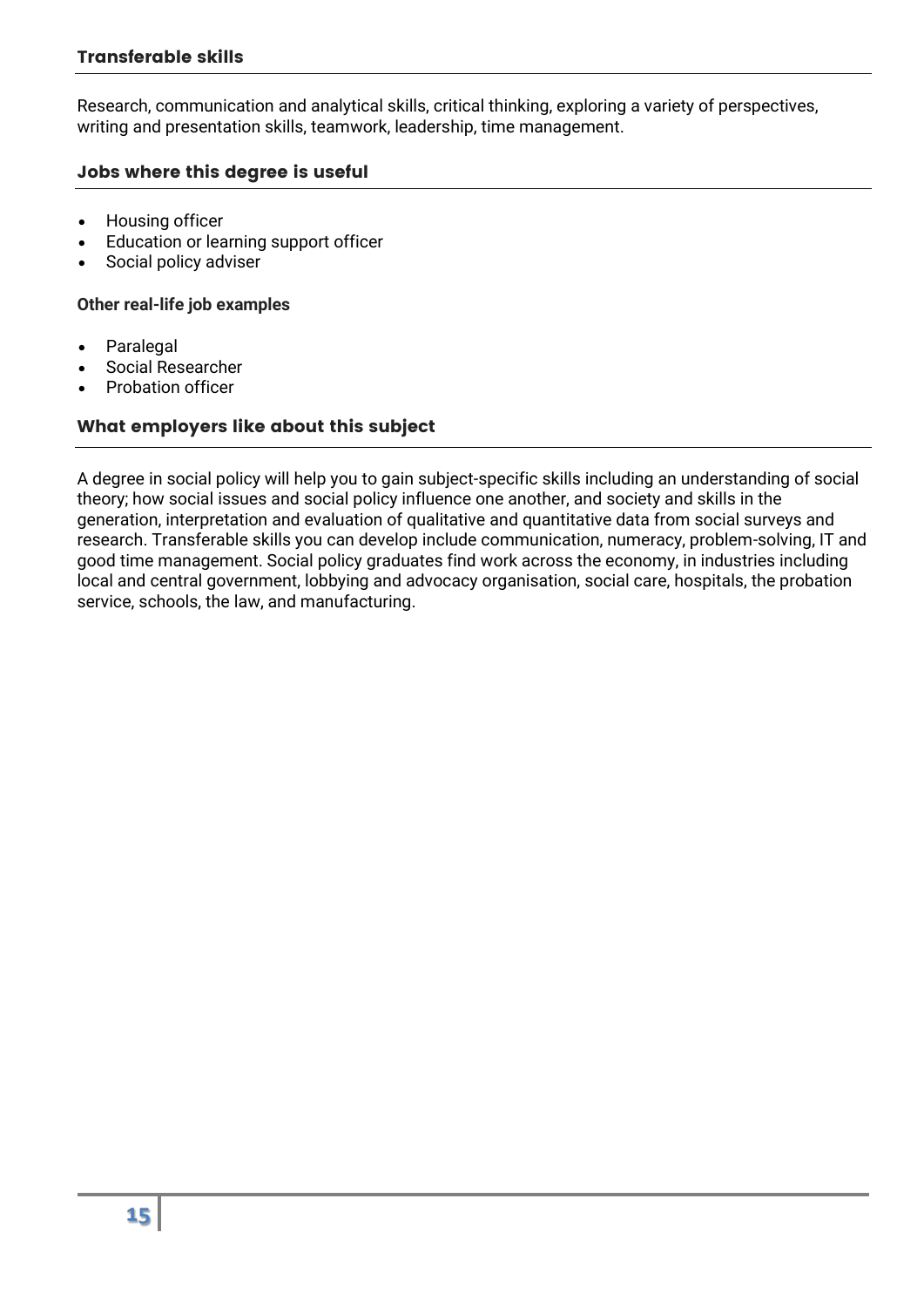# **Politics**

Politics is the study of how governments work, how public policies are made, international relations and political ideas - from democracy to human rights. You will learn to assess ideas and arguments and develop your written and spoken communication skills. Students often choose to combine politics with subjects such as economics, business and history. After this course you could work for a political party or in areas such as journalism, local government, civil service and law.

- BSC
- PRACTICAL PLACEMENTS
- LOTS OF READING
- COMMUNICATION SKILLS
- BA
- THEORETICAL AND CONCEPTUAL
- INDEPENDENT STUDY
- ESSAY-WRITING
- INTERNATIONAL RELATIONS
- GOVERNMENT

# Example course modules

- Central themes in political thought
- Modern British politics
- Capital labour and power: Britain 1707-1939
- The holocaust
- Total War in the modern era
- Freedom, power and resistance: an introduction to political ideas
- International politics
- Making of the modern world
- The political economy of development
- Comparing extremism in European liberal democracies

# Teaching hours / week

The time you'll spend in lectures and seminars each week will vary from university to university, so use this as a guide.



# League tables for this subject

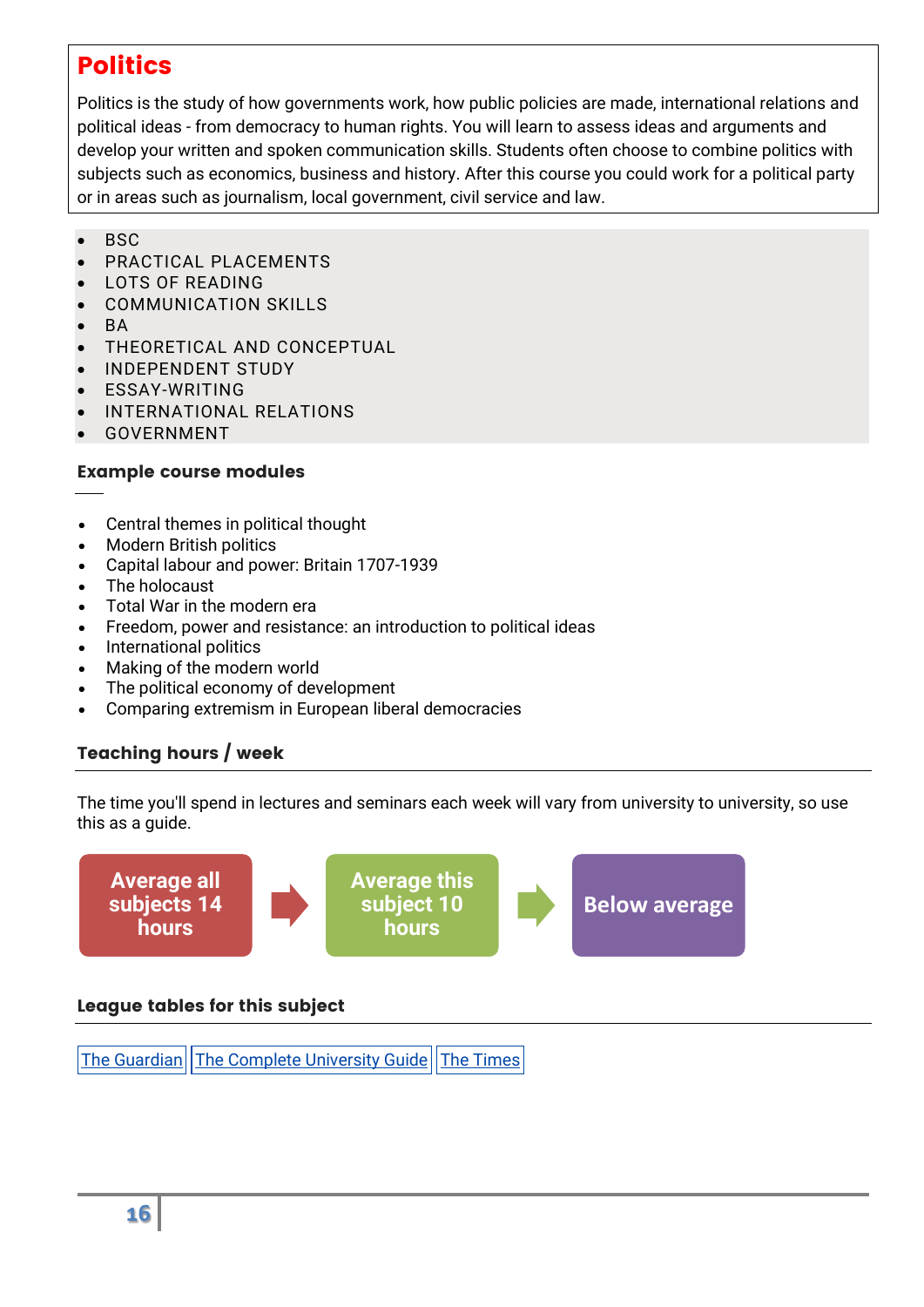Classes are very much discussion-based, with the teacher simply directing and posing questions. A lot of wider reading is required to really come to grips with the material. The course is very dynamic and covers a broad range of social sciences, incorporating philosophy, economics and sociology. The workload is manageable, with the average of two essays a term for each module.

# *1st year, London School of Economics and Political Science, University of London*

I have eight contact hours a week divided into lectures and seminars for each module - a lot of background reading is expected.The course is a mixture of theoretical and applied politics and the wide range of option choices allows you to choose a preference. Some modules are harder than others. Having A-level government and politics provides a good grounding, making some aspects easier, but it is not essential. The majority of my first year consists of coursework essays. Some modules incorporated a presentation or how well you engaged in seminars as part of the mark. I took three exams in May which were all essay based.

#### *1st year, University of East Anglia UEA*

Good mix of assessment for the classes and a good range of modules to choose from. I would encourage anyone with an interest in politics to apply for the parliamentary research internship in their dissertation year, as you get real experience of the political process. Likewise the EU Studies module with Brussels internship - an excellent experience that isn't offered at a lot of other universities!

# *3rd year, University of East Anglia UEA*

# A-levels (or equivalent) usually required

No Specific Requirements

# **Useful to have**

- Sociology
- **Politics**
- Philosophy

# Application checklist

Here's a guide to what to expect from the application process - also check individual university entry requirements, as these may differ.

- January application
- Personal statement

# BHASVIC information

**In Sept 2019, 69 BHASVIC students went onto study Politics-related degrees at 30 different universities**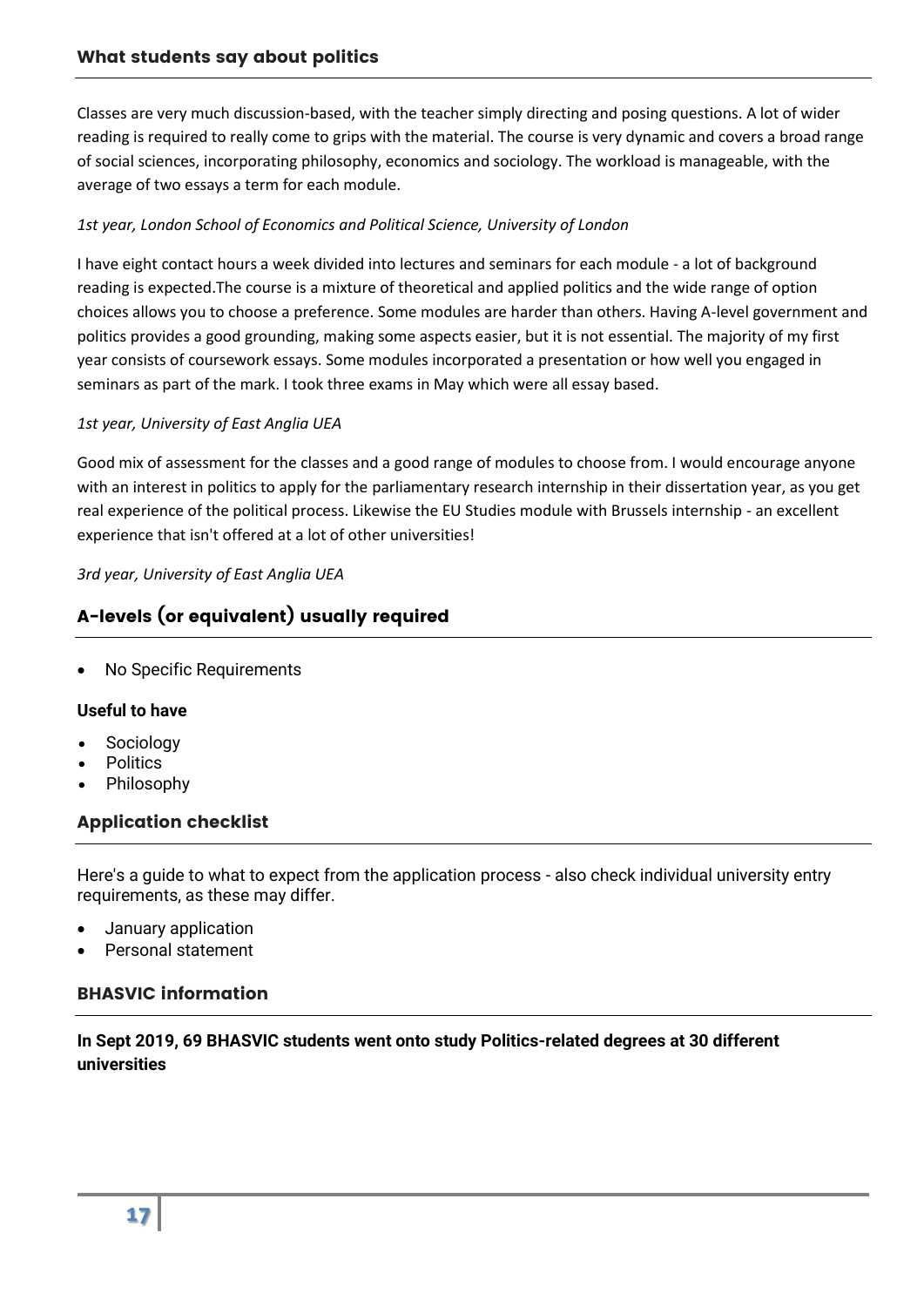Politics remains year on year one of our top five subjects for University study.

It is particularly popular combined with another subject. Six BHASVIC students went onto study Human, Social, and Political Sciences**.**

|                                                                                                    | <b>UNIVERSITY ENTRIES 2019</b><br><b>POLITICS</b> |                        |                          |                             |                            |                   |            |        |                          |                      |                        |                |                                                                |      |              |                          |                      |              |                          |                              |                                                   |                          |                   |                   |                             |              |            |                  |                       |                                                |
|----------------------------------------------------------------------------------------------------|---------------------------------------------------|------------------------|--------------------------|-----------------------------|----------------------------|-------------------|------------|--------|--------------------------|----------------------|------------------------|----------------|----------------------------------------------------------------|------|--------------|--------------------------|----------------------|--------------|--------------------------|------------------------------|---------------------------------------------------|--------------------------|-------------------|-------------------|-----------------------------|--------------|------------|------------------|-----------------------|------------------------------------------------|
| 7<br>6<br>5<br>$\overline{\mathcal{L}}$<br>3<br>$\overline{a}$<br>$\overline{1}$<br>$\overline{0}$ | <b>CONTRACTOR</b>                                 | Î                      | <b>PERSONAL PROPERTY</b> |                             |                            | <b>Concording</b> | Ø          | Ĭ      | <b>Property Services</b> |                      | Ř<br><b>CONTRACTOR</b> | į              | Ø                                                              | Ĭ    | ł            | <b>PERSONAL PROPERTY</b> |                      |              | <b>PERSONAL PROPERTY</b> | B                            | Ĭ                                                 | <b>PERSONAL PROPERTY</b> | <b>Contractor</b> | Ĭ                 | ğ                           |              | Ø          | 2000000000000000 | Ø                     | <b><i><u><u><b>DESCRIPTION</b></u></u></i></b> |
|                                                                                                    | BIRMINGHAM                                        | OURNEMOUTH<br>$\omega$ | <b>BRISTOL</b>           | U W E<br>RISTOL<br>$\omega$ | AMBRIDGE<br>$\overline{C}$ | CARDIFF           | CHICHESTER | DURHAM | ANGLIA<br>EAS            | <b>DINBURGH</b><br>ш | EXETER                 | <b>GLASGOW</b> | <b>SMITHS</b><br>$\overline{\mathsf{C}}$<br>$\circ$<br>$\circ$ | KENT | LOUGHBOROUGH | LEEDS                    | $\propto$<br>LEICEST | C<br>LIVERPO | ANCHESTER<br>έ           | $\mathbb{E}$<br>ANCHEST<br>Σ | TRENT<br>$\frac{5}{1}$<br>$\vdash$<br>Ō<br>$\geq$ | NOTTINGHAM               | OXFORD            | <b>LONDON INS</b> | <b>II</b><br><b>DIVANOU</b> | ◠<br>SHEFFIE | œ<br>SURRI | <b>SUSSE</b>     | $\prec$<br>ш<br>SWANS | ARWICK<br>$\geq$                               |

# Top 10 Universities for Politics - Complete University Guide 2020

- **Oxford, St Andrews, UCL, LSE, Cambridge**
- **Warwick, Bristol, Loughborough, Aberystwyth**  all very high student satisfaction scores
- **Durham, Exeter, Sheffield, Essex**  all with top graduate prospects

# Examples of degrees and combined degrees for BHASVIC student's 2019 entry

- American Studies and Politics with a Year Abroad
- Asia Pacific Studies and International Relations
- BA in International Politics
- Economics and Philosophy
- Economics and Politics
- Film and Television Studies/Politics
- French and Politics
- Geography and International Relations
- **•** History and Political Science
- History and Politics
- Human, Social, and Political Sciences
- International Development and the Environment with Overseas Placement
- International History and Politics
- International Relations
- International Relations and Modern Languages
- International Relations and Politics
- Philosophy, Politics and Economics
- Philosophy, Politics and Economics (PPE)
- Political Science and International Relations
- Political Science and Sociology
- Political Science with Year Abroad
- Politics
- Politics and American Studies
- Politics and Contemporary History
- Politics and Economics
- Politics and International Relations
- Politics and International Relations with Study Abroad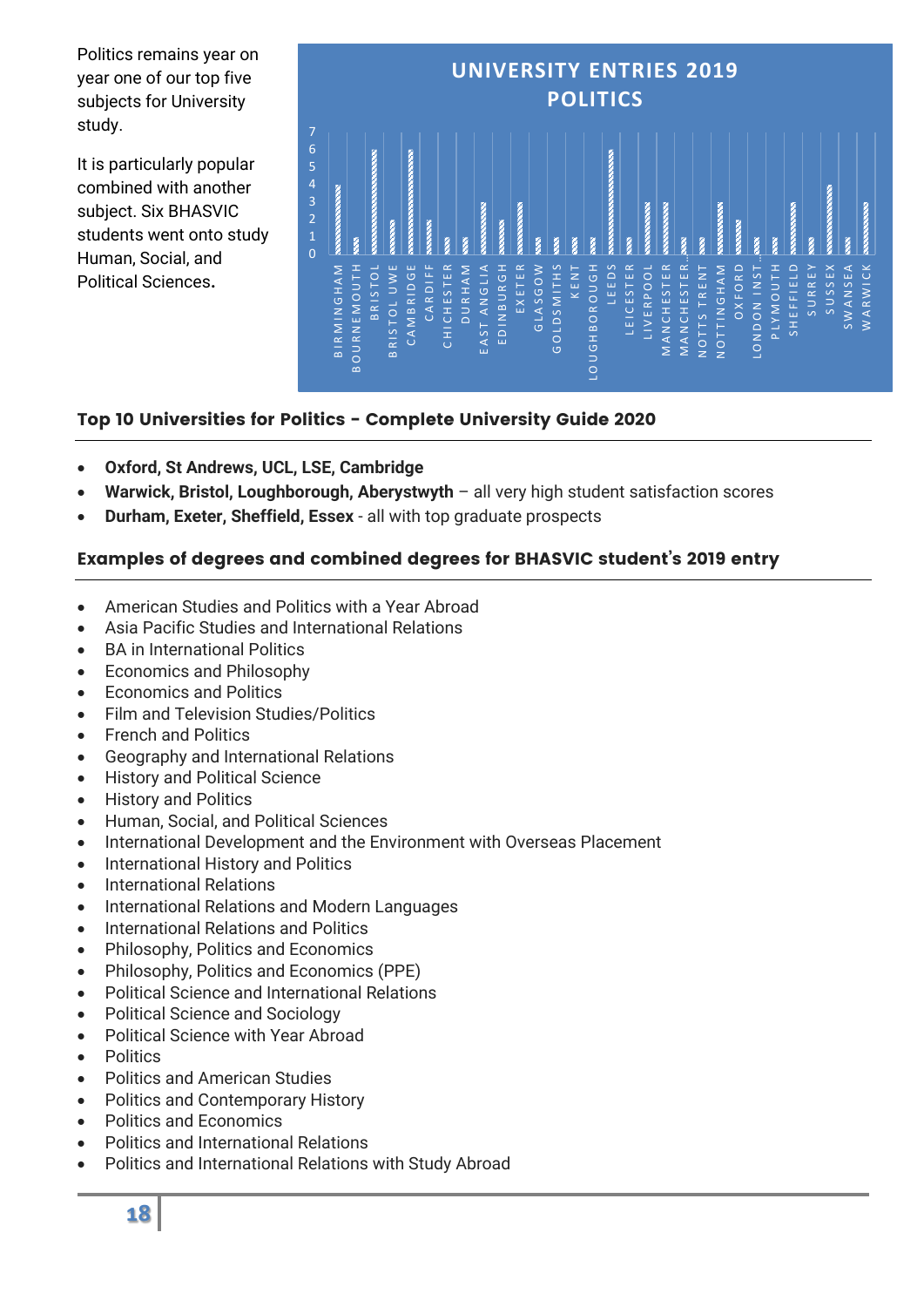- Politics and Modern History
- Politics and Sociology
- Politics with Chinese
- Politics with Economics
- Politics, Philosophy and Economics
- Social Policy and Politics
- Sociology and Politics

# Career prospects

Most politics or international relations graduates don't actually go into politics - although many do, as activists, fundraisers and researchers. Other popular industries include marketing and PR, management consultancy, youth and community work, the finance industry and academic research (you usually need a postgraduate degree to get into research). Politics is a very popular postgraduate subject, and so about one in six politics graduates go on to take another course to get a Masters after they finish.

# Transferable skills

Gathering / analysing information from different sources, exploring different perspectives, developing informed views, presentation skills, data handling, constructing arguments, meeting deadlines.

# Jobs where this degree is useful

- Civil Service fast streamer
- Political advisor
- Industrial relations advisor

# **Other real-life job examples**

- PR officer
- Financial advisor
- Armed Forces officer

# What employers like about this subject

A degree in politics can help to develop skills in evaluating and applying approaches to collecting, analysing and presenting political data; in understanding the processes, theories and problems that drive and shape politics, and in interpreting political events. You can also develop useful transferable skills in communication, thinking creatively and constructing coherent arguments. These skills are sought after in industries requiring people who are good at solving problems and in negotiating and influencing, and so politics graduates often work, not just in politics and Government, but in advertising, marketing and PR, in banking and accountancy, in the defence industry, in the law and in social and welfare roles.

# Local Market information - Civil Service Fast Stream

If you enjoy a challenge, want to make a difference and are eager to take on responsibility, consider joining the Civil Service Fast Stream. The Civil Service Fast Stream is an accelerated leadership development programme that provides talented graduates from a range of backgrounds with the experience, skills and knowledge needed to become senior leaders within the Civil Service. You'll gain a variety of experience through different placements or postings in government departments and agencies. may work in roles involving direct contact with the public.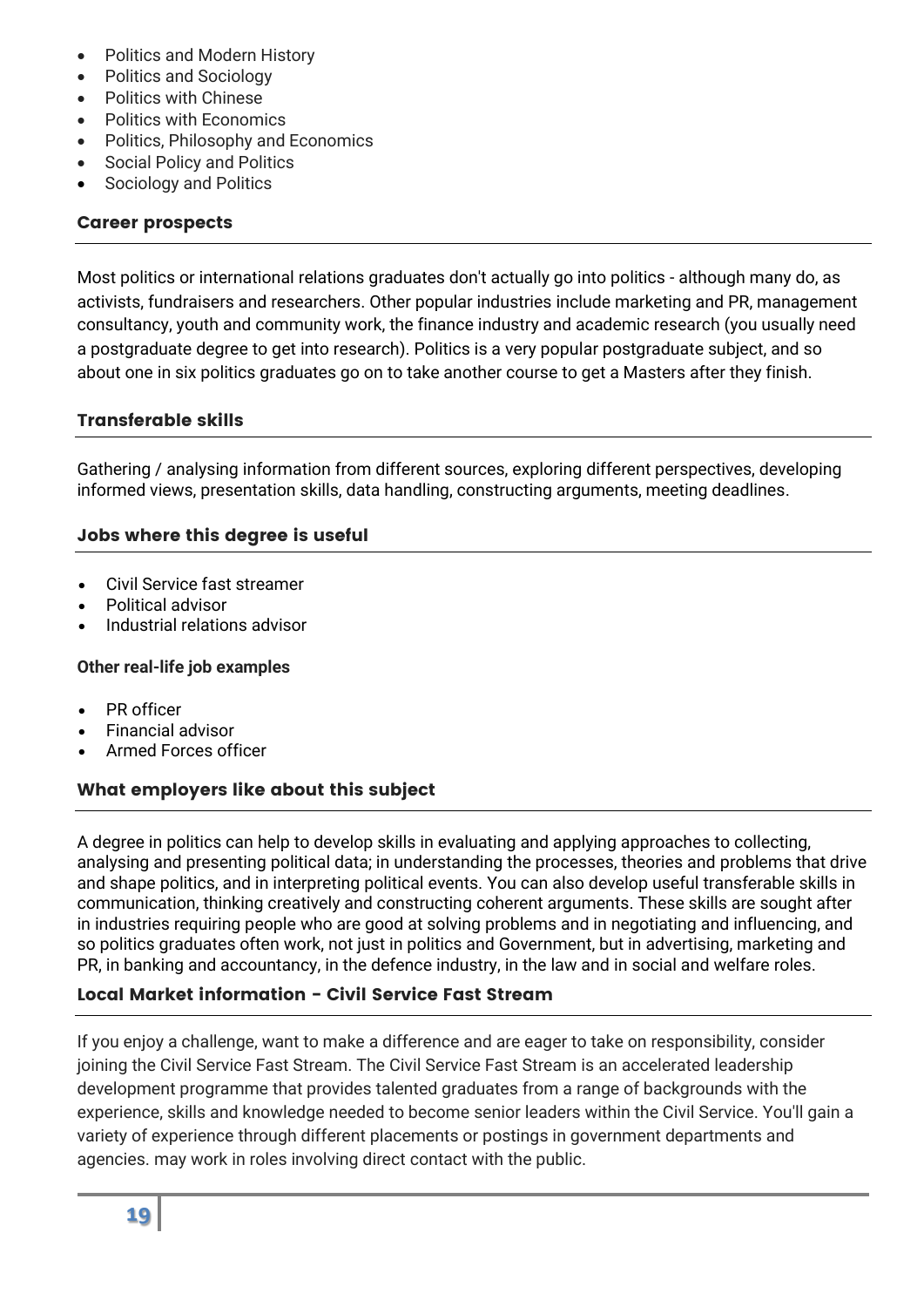# Theology and religious studies

Theology is a broad and varied subject; you could be analysing ancient religious texts or discussing contemporary global politics. You'll learn how religion has shaped the world we live in and the impact it has on society today. Courses include study of different faiths, such as Christianity, Islam and Judaism and cover topics such as religious diversity and the Holocaust. Theology graduates find employment in lots of job sectors - from the clergy, charity and youth organisations through to traditional graduate jobs, including teaching, law and management.

- LOTS OF READING
- BA
- THEORETICAL AND CONCEPTUAL
- INDEPENDENT STUDY
- COURSEWORK-INTENSIVE
- RESEARCH-INTENSIVE
- ESSAY-WRITING
- ETHICS
- PHILOSOPHY

# Example course modules

- Symposium in religion and theology
- Living religions
- Approaches to the study of religion
- Introduction to biblical studies
- Introduction to the history of Christianity
- Introduction to Islam
- Global Christianity
- The Holocaust in history and memory
- Women in Islam
- Hinduism

# Teaching hours / week

The time you'll spend in lectures and seminars each week will vary from university to university, so use this as a quide.



The [Guardian](https://www.theguardian.com/education/ng-interactive/2017/may/16/university-league-tables-2018) The Complete [University](http://www.thecompleteuniversityguide.co.uk/league-tables/rankings?s=Architecture) Guide The [Times](https://www.thetimes.co.uk/article/top-by-subject-mgbnm672r)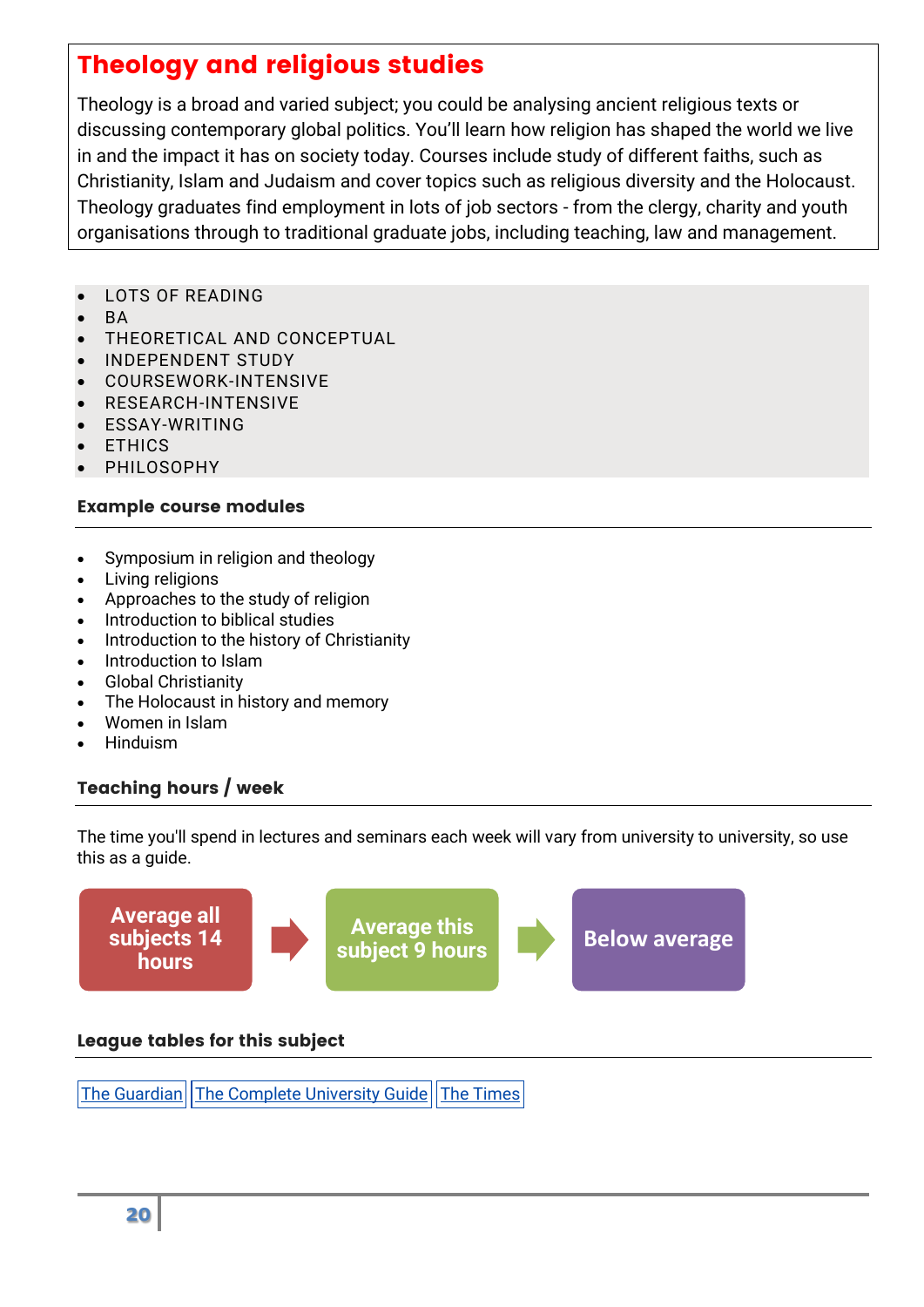I study theology and religious studies and I only have about six hours of contact time a week. Whilst it is great to have so much free time to myself, the few hours of uni also require me to be organised and ensure that I structure my time well. The type of work that you're required to do can vary from essays and exams to presentations, group work and recording an online log.

# *2nd year, University of Leeds*

Course content is fantastic and relevant, module options are many! I took modules in history of the papacy and political theology, as well as liturgy and Christian anthropology. I had the option of taking up to 10 optional modules out of over 40 to choose from. The workload is challenging and it increases, but it is enjoyable and engaging. I have had to do essays, presentations and exams, as well as timed essays and lead a tutorial.

# *3rd year,*

The theology department at Chester is really good. We get 12 hours per week of contact time in the first year, 10 in the second year and eight in the third). However, if you are doing a course that involves a lot of reading like I am, it's almost a full-time job for you to read everything lecturers want you to! Assessments mainly include essays, with the occasional presentation. I don't find the course too challenging because I love the content - it isn't a chore or difficult because most of the content is so interesting.

# *2nd year, University of Chester*

# A-levels (or equivalent) usually required

No Specific Requirements

# **Useful to have**

- history
- English literature
- Religious studies
- Philosophy

# Application checklist

- January application
- Personal statement

# Career prospects

Theology is actually a very vocational subject – by far the most common move for theology graduates is to go into the clergy. If you want to study theology but don't want to follow a religious career, then there are plenty of options available. 2012 graduates went into all sorts of jobs requiring a degree, from education and community work, to marketing, HR and financial analysis – even sports coaching. Postgraduate study is also popular – a lot of theology graduates train as teachers, or go into Masters or even doctoral study, so bear that in mind as you make your choice.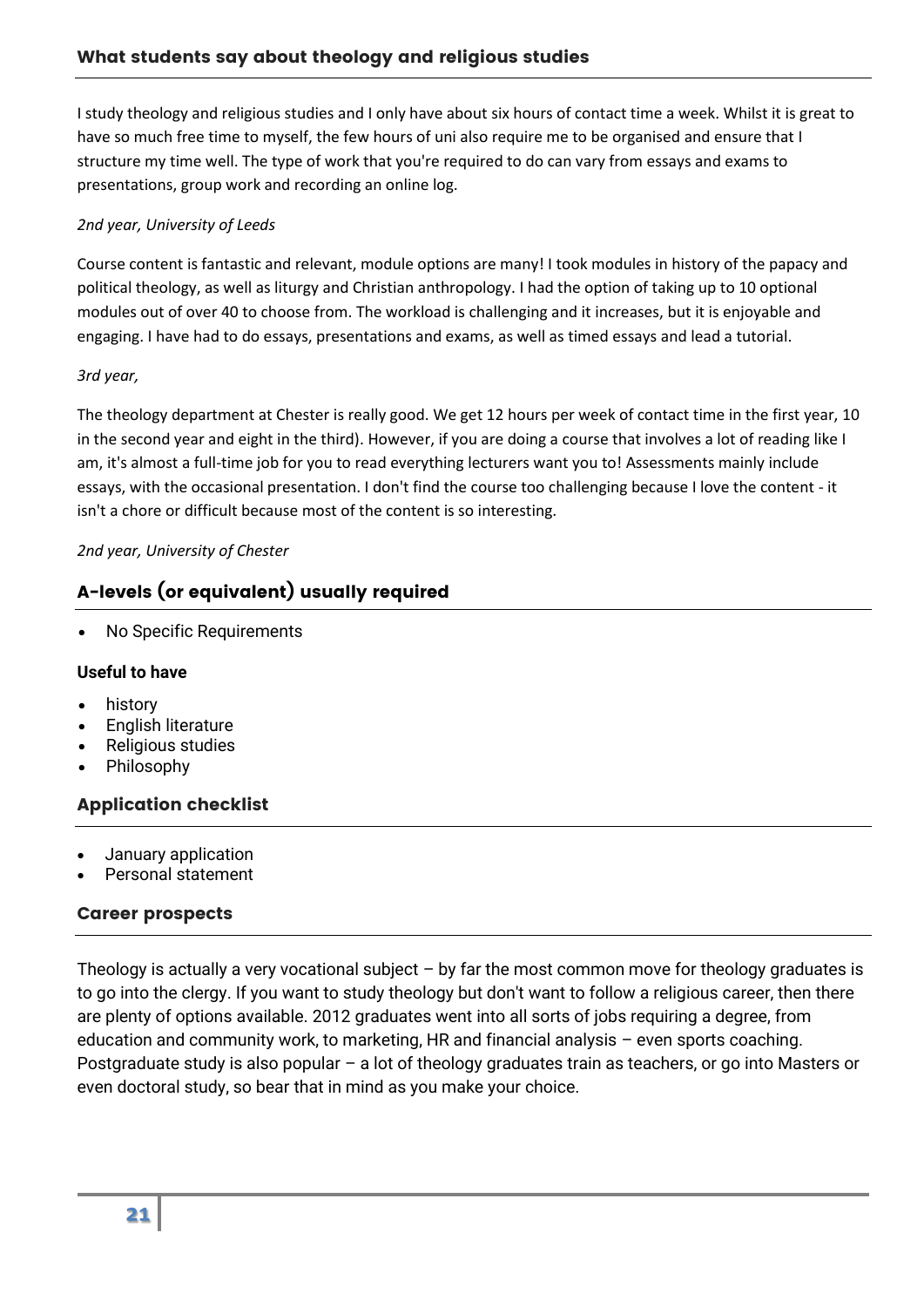Research, communication and analytical skills, critical thinking, exploring a variety of perspectives, writing and presentation skills, teamwork, leadership, time management.

# Jobs where this degree is useful

- Teacher
- **Clergy**
- Community worker

#### **Other real-life job examples**

- Financial analyst
- Civil Service fast streamer
- Housing and homelessness officer

# What employers like about this subject

A theology degree will help you to develop subject-specific skills including an understanding of religions and the way that they have influenced society in the past and present and a familiarity with current religious and ethical debates. Transferable skills you can develop on a theology degree include excellent communication and negotiating skills, the ability to understand and articulate complex information and good time management. Theology is the original vocational degree and so religious organisations are much the most common employers of graduates, but they also get jobs in a variety of industries including schools, social care, recruitment, banking, the Civil Service, the law, publishing and health.

# Sources & Links

# SOURCE: GRADUATE [PROSPECTS](https://university.which.co.uk/about/who-we-work-with#graduate-prospects)

# SOURCE: WHICH? [STUDENT](https://university.which.co.uk/about/where-we-get-our-info#which-student-survey) SURVEY

| <b>Philosophy</b> | PowerPoint about careers advice on the<br>VLE (main page). | <b>BHASVLE</b>                                           |
|-------------------|------------------------------------------------------------|----------------------------------------------------------|
|                   | Graduate information and stats for<br>BHASVIC.             | https://www.bhasvic.ac.uk/courses/philosophy-a-<br>level |

SOURCES: [HESA](https://university.which.co.uk/about/where-we-get-our-info#hesa-student-record) & [HEPI-HEA](https://university.which.co.uk/about/where-we-get-our-info#hepi-hea)

| Law | Legal Careers and university | <b>BHASVLE/Law BTEC Certificate/Careers and</b>                          |
|-----|------------------------------|--------------------------------------------------------------------------|
|     | information.                 | Progression<br><b>BHASVLE/Law A Level /Enrichment and</b><br>Progression |